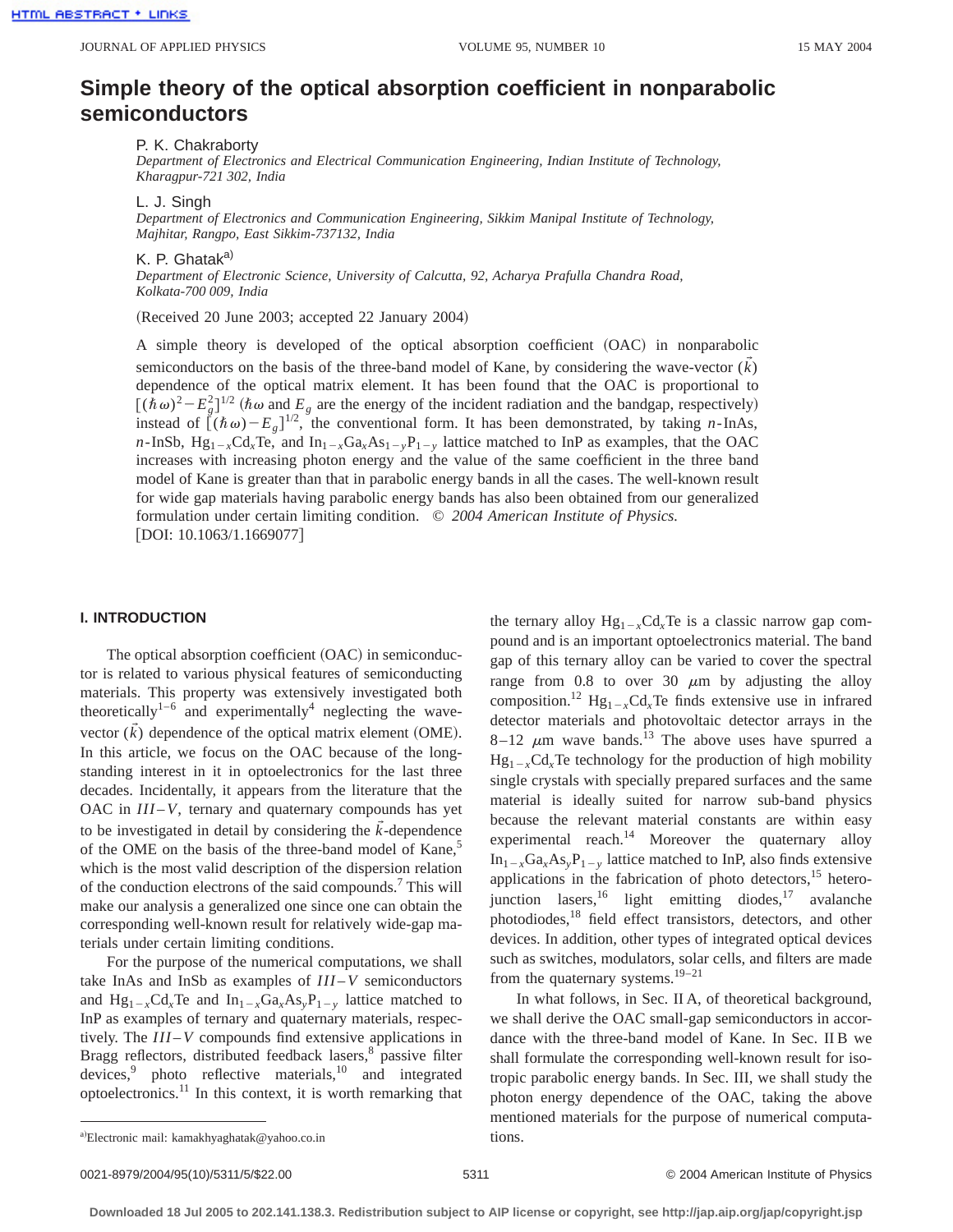#### **II. THEORETICAL BACKGROUND**

## **A. Formulation of the generalized OAC in accordance with the three-band model of Kane**

The OAC  $(\alpha)$  can, in general, be written as<sup>1</sup>

$$
\alpha = 2\hbar [\omega n \varepsilon_o C A_o^2]^{-1} W(\omega), \qquad (1)
$$

where  $\hbar = h/2\pi$ , *h* is the Planck constant,  $\omega$  is the angular frequency of the incident radiation, *n* is the refractive of the semiconducting materials,  $\varepsilon_o$  is the permittivity of the free space, *C* is the velocity of light in free space,  $A_{\rho}$  is the amplitude of the incident light wave, and  $W(\omega)$  is the interband optical transition probability per unit time per unit volume which can, in turn, be expressed as

$$
W(\omega) = \frac{2\pi}{\hbar} \left(\frac{eA_o}{m}\right)^2 \int \frac{dV}{(2\pi)^3} \langle |\hat{a}.OME|^2 \rangle_{av}. \delta(E_c(\vec{k}))
$$

$$
-E_v(\vec{k}) - \hbar \omega), \tag{2}
$$

where *m* is the free electron mass, *dv* the differential volume element of  $\vec{k}$ -space and is given by  $d\mathbf{v} = 4\pi k^2 \cdot dk$ ,  $\hat{a}$  is the polarization vector of the incident radiation,  $\delta$  denotes the Dirac delta function,  $E_c(\vec{k})$  is the  $\vec{k}$ -dependent energy of the conduction band (CB),  $E_v(\tilde{k})$  is the  $\tilde{k}$ -dependent energy of the heavy hole valence band (VB) and  $E_c(\tilde{k}) - E_v(\tilde{k})$  $= \xi(k)$  represents the energy difference between the CB and the VB, respectively. It appears that the determination of the OAC requires an expression of the OME which can be derived as follows:

For the arbitrary direction of the wave-vector, the doubly degenerate wave functions,  $u_1(\vec{k}, \vec{r})$  and  $u_2(\vec{k}, \vec{r})$  can, respectively, be written as  $6,22,23$ 

$$
u_1(\vec{k},\vec{r}) = [(is) \downarrow ]a_{k+} + \left[\frac{X'-iY'}{\sqrt{2}}\uparrow'\right]b_{k+} + [Z'\downarrow ]c_{k+} \tag{3}
$$

and

$$
u_2(\vec{k},\vec{r}) = [(is)\uparrow']a_k - \left[\frac{X' + iY'}{\sqrt{2}}\downarrow,\right]b_k - \left[\frac{Z'\uparrow']c_k}{(4)}\right]
$$

where  $\vec{r}$  is the position vector,  $a_{k\pm} \equiv \beta [E_g - (\gamma_{k\pm})^2 (E_g$  $(-\delta')/(E_g+\delta')$ <sup>1/2</sup>,  $\beta \equiv [6(E_g+2\Delta/3)(E_g+\Delta)/\chi]^{1/2}$ ,  $E_g$  is the direct band-gap of the semiconductor,  $\Delta$  is the spin-orbit splitting of the valence band,  $\chi = (6E_g^2 + 9E_g\Delta + 4\overline{\Delta}^2)$ ,  $\gamma_{k\pm}$  $\equiv [\xi(\vec{k}) \mp E_g/2(\xi(\vec{k}) + \delta')]^{1/2}, \ \delta' \equiv E_g^2 \Delta/\chi, \ i = \sqrt{-1}, \ s \text{ is the}$ *s*-type atomic orbital in both unprimed and primed coordinates,  $\downarrow$ , indicates the spin down function in the primed<br>approximates  $h = \frac{2\pi i}{\pi} \left( \frac{A\lambda^2}{3} \right)^{1/2}$ ,  $V' = V'$  and  $Z'$ coordinates,  $b_{k\pm} \equiv \rho \gamma_{k\pm}$ ,  $\rho \equiv (4\Delta^2/3\chi)^{1/2}$ ; *X'*, *Y'*, and *Z'* are the *p*-type atomic orbitals in the primed coordinates,  $\uparrow$ ' indicates the spin-up function in the primed coordinates,  $c_{k\pm} \equiv t$ .  $\gamma_{k\pm}$ ,  $t \equiv [6(E_g + 2/3\Delta)^2/\chi]^{1/2}$ , <sup>1/2</sup>,  $\xi(\vec{k}) \equiv [E_g^2]$  $+E_g\hbar^2k^2/m_r]^{1/2}$  and  $m_r$  is the reduced effective mass.

We can, therefore, write the expression for the OME as

$$
\text{OME} = \langle u_1(\vec{k}, \vec{r}) | \hat{\rho} | u_2(\vec{k}, \vec{r}) \rangle \tag{5}
$$

in which  $\hat{p}$  is the momentum operator. Since the photon vector has no interaction in the same band for the study of interband optical transition, we can therefore write

$$
\langle S|p|S\rangle = \langle X|p|X\rangle = \langle Y|p|Y\rangle = \langle Z|p|Z\rangle = 0
$$
 (6)

and

$$
\langle X|p|Y\rangle = \langle Y|p|Z\rangle = \langle Z|p|X\rangle = 0.
$$
\n(7)

It is worth remarking to note that

$$
\langle S|p|X\rangle = \langle S|p|Y\rangle = \langle S|p|Z\rangle = \frac{m}{\hbar}P
$$
\n(8)

in which *P* is the optical matrix element at  $\vec{k} = 0$  and is given by

$$
P = \left\{ h^2 E_g (E_g + \Delta) \bigg/ \left[ 2m_c \left( E_g + \frac{2}{3} \Delta \right) \right] \right\}^2, \tag{9}
$$

where  $m<sub>c</sub>$  is the effective electron mass at the edge of the CB.

In this context, we can write that

$$
\uparrow' = \exp(-i\phi/2)\cos(\theta/2)\uparrow + \exp(i\phi/2)\sin(\theta/2)\downarrow, \quad (10)
$$

$$
\downarrow
$$
, = - exp(-*i*  $\phi$ /2)sin( $\theta$ /2)  $\uparrow$  + exp(*i*  $\phi$ /2)cos( $\theta$ /2)  $\downarrow$ , (11)

$$
|X'\rangle = \cos\theta\cos\phi|X\rangle + \cos\theta\sin\phi|Y\rangle - \sin\theta|Z\rangle, \quad (12)
$$

$$
|Y'\rangle = -\sin\phi|X\rangle + \cos\phi|Y\rangle, \tag{13}
$$

$$
|Z'\rangle = \sin\theta\cos\phi|X\rangle + \sin\theta\sin\phi|Y\rangle + \cos\theta|Z\rangle, \qquad (14)
$$

$$
\hat{r}_1 = \hat{i} \cos \theta \cos \phi + \hat{j} \cos \theta \sin \phi - \hat{k} \sin \theta, \qquad (15)
$$

$$
\hat{r}_2 = -\hat{i}\sin\phi + \hat{j}\cos\phi,\tag{16}
$$

$$
\hat{r}_3 = \hat{i} \sin \theta \cos \phi + \hat{j} \sin \theta \sin \phi + \hat{k} \cos \theta, \tag{17}
$$

$$
Spin-vector = \frac{h}{2}\overline{\sigma},\tag{18}
$$

in which  $\theta$  and  $\phi$  are defined in spherical polar coordinates where the primed and the unprimed axes are described elsewhere;<sup>6</sup>  $\hat{r}_1$ ,  $\hat{r}_2$ , and  $\hat{r}_3$  are the unit vectors in primed axes; and  $\hat{i}$ ,  $\hat{j}$ , and  $\hat{k}$  are the unit vectors along *x*, *y*, and *z* axes respectively,

$$
\sigma_x \equiv \begin{bmatrix} 0 & 1 \\ 1 & 0 \end{bmatrix}, \quad \sigma_y \equiv \begin{bmatrix} 0 & -i \\ i & 0 \end{bmatrix} \text{ and } \sigma_z \equiv \begin{bmatrix} 1 & 0 \\ 0 & -1 \end{bmatrix}.
$$

Using Eqs.  $(5)$ – $(17)$  and after performing tedious operator algebra, we can write that

$$
\text{OME} = \frac{P}{\sqrt{2}} (i\hat{r}_1 - \hat{r}_2) \times \{ (b_{k+}a_{k-}) \langle \uparrow' | \uparrow' \rangle + (b_{k-}a_{k+})
$$

$$
\times \langle \downarrow , \vert \downarrow , \rangle \} + i P \hat{r}_3 (c_{k+}a_{k-} + c_{k-}a_{k+}) \langle \downarrow , \vert \uparrow' \rangle.
$$

$$
(19)
$$

Using Eqs.  $(10)$ – $(18)$ , we can write

$$
\langle \downarrow, |\uparrow'\rangle = \frac{1}{2} [\hat{r}_1 + i\hat{r}_2],\tag{20}
$$

**Downloaded 18 Jul 2005 to 202.141.138.3. Redistribution subject to AIP license or copyright, see http://jap.aip.org/jap/copyright.jsp**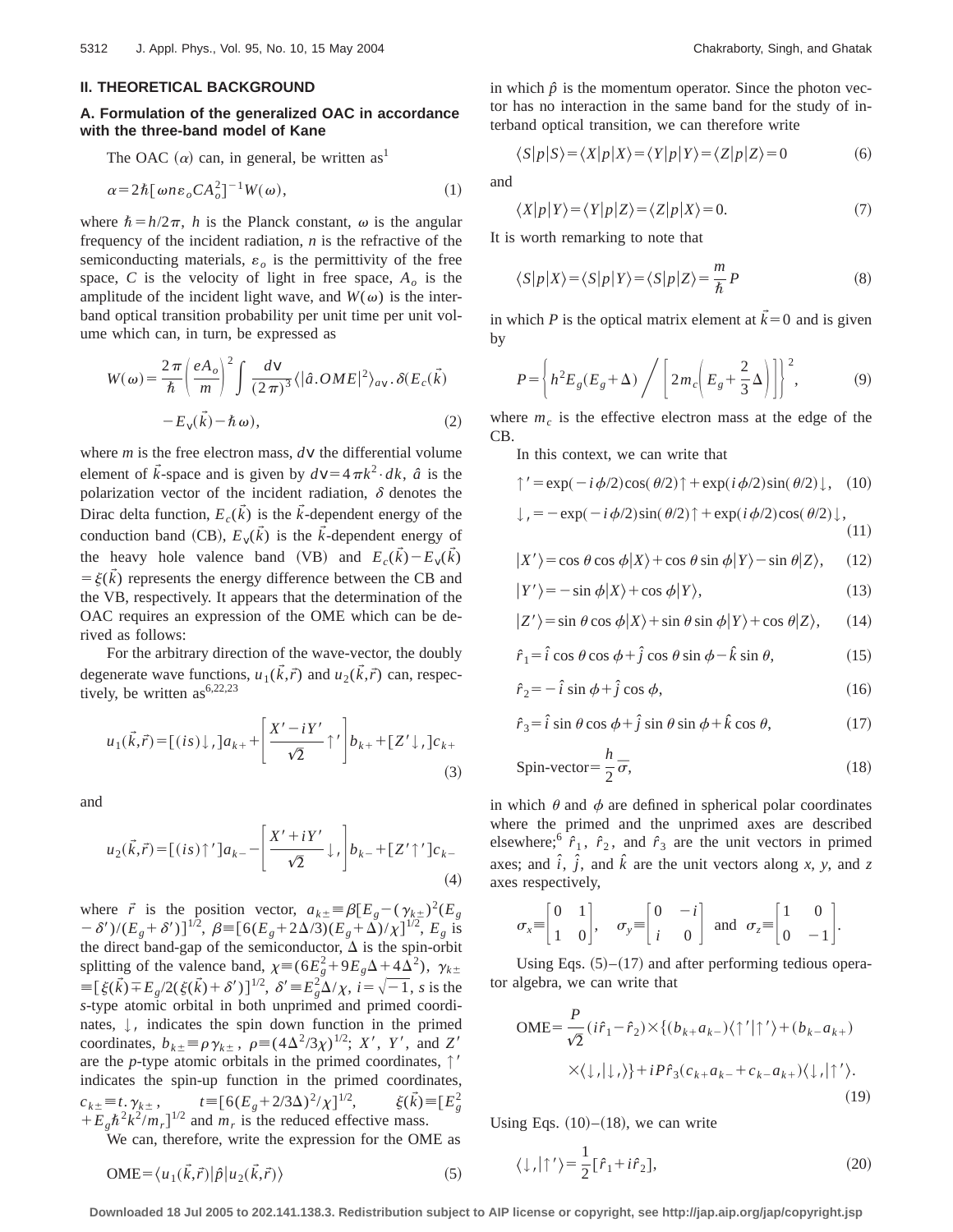$$
\langle \uparrow' | \uparrow' \rangle = \frac{1}{2} \hat{r}_3,\tag{21}
$$

$$
\langle \downarrow, |\downarrow\rangle \rangle = -\frac{1}{2}\hat{r}_3. \tag{22}
$$

Using Eqs.  $(19)–(22)$ , we get

$$
\text{OME} = \frac{1}{2} P \hat{r}_3 (i \hat{r}_1 - \hat{r}_2) \times [A(\vec{k}) + B(\vec{k})] \tag{23}
$$

in which

$$
A(\vec{k}) = \beta \left( t + \frac{\rho}{\sqrt{2}} \right) \times \left\{ \left( \frac{E_g}{E_g + \delta'} \right) \gamma_{k+}^2 - \gamma_{k+}^2 \gamma_{k-}^2 \left( \frac{E_g - \delta'}{E_g + \delta'} \right) \right\}^{1/2}
$$
(24)

and

$$
B(\vec{k}) = \beta \left( t + \frac{\rho}{\sqrt{2}} \right) \times \left\{ \left( \frac{E_g}{E_g + \delta'} \right) \gamma_{k-}^2 - \gamma_{k+}^2 \gamma_{k-}^2 \left( \frac{E_g - \delta'}{E_g + \delta'} \right) \right\}^{1/2}.
$$
 (25)

Substituting  $\gamma_{k\pm}^2 = [\xi(\vec{k}) \mp E_g/2(\xi(\vec{k}) + \delta')]$  into Eqs. (24) and  $(25)$  and performing further calculations we get

$$
A(\vec{k}) = \frac{\beta}{2} \left( t + \frac{\rho}{\sqrt{2}} \right) \times (E_g - \delta')
$$
  

$$
\times \left\{ \frac{1}{\xi(\vec{k}) + \delta'} - \frac{1}{E_g + \delta'} \right\}^{1/2}
$$
  

$$
\times \left\{ \frac{1}{\xi(\vec{k}) + \delta'} - \frac{E_g + \delta'}{(E_g - \delta')^2} \right\}^{1/2}
$$
(26)

and

$$
B(\vec{k}) = \frac{\beta}{2} \left( t + \frac{\rho}{\sqrt{2}} \right) \times \left[ 1 + \frac{E_g - \delta'}{\xi(\vec{k}) + \delta'} \right].
$$
 (27)

For the plane polarized light, with the direction of polarization  $\hat{a} = \hat{k}$ , we can write

$$
\langle |\hat{a}.\text{OME}|^2 \rangle_{av}
$$
  
=  $\frac{2P_z^2}{4} [A(\vec{k}) + B(\vec{k})]^2 \int_0^{2\pi} d\phi \int_0^{\pi} \cos^2 \theta \sin \theta d\theta$   
=  $\frac{2\pi}{3} |\hat{a}.P_{cv}(0)|^2 \times [A(\vec{k}) + B(\vec{k})]^2$  (28)

in which  $|P_z|^2 = |\hat{a} \cdot P_{cV}(0)|$ and  $P_{cv}(0)$  $=\int u_c^*(0,\vec{r}) \cdot p \cdot u_v(0,\vec{r}) d^3r.$ Therefore Eq.  $(28)$  can be expressed as

$$
\langle |\hat{a}.\text{OME}|^2 \rangle_{av}
$$
  
=  $\frac{2\pi}{3} |\hat{a} P_{c\nu}(0)|^2 \times \left(\frac{\beta^2}{4}\right) \times \left(t + \frac{\rho}{\sqrt{2}}\right)^2$   

$$
\times \left\{ \left[1 + \frac{E_g + \delta'}{\hbar \omega + \delta'}\right] - (E_g - \delta') \left[\frac{1}{E_g + \delta'} - \frac{1}{\hbar \omega + \delta'}\right]^{1/2} \right\}
$$
  

$$
\times \left[\frac{E_g + \delta'}{(E_g - \delta')^2} - \frac{1}{\hbar \omega + \delta'}\right]^{1/2} \right\}^2.
$$
 (29)

Using Eqs.  $(2)$  and  $(29)$ , we get

$$
W(\omega) = \left[ \frac{1}{\pi} \left( \frac{eA_o}{m} \right)^2 \cdot \frac{m_r^{3/2}}{E_g^{3/2} \hbar^4} \hbar \omega((\hbar \omega)^2 - E_g^2)^{1/2} \right]
$$

$$
\times \left[ \frac{2\pi}{3} |\hat{a} \cdot P_{cv}(0)|^2 \cdot f_p(\hbar \omega, E_g, \Delta) \right]
$$
(30)

in which

$$
f_p(\hbar \omega, E_g, \Delta) \equiv \frac{\beta^2}{4} \left( t + \frac{\rho}{\sqrt{2}} \right)^2 \cdot \left\{ \left[ 1 + \frac{E_g + \delta'}{\hbar \omega + \delta'} \right] - (E_g - \delta') \left[ \frac{1}{E_g + \delta'} - \frac{1}{\hbar \omega + \delta'} \right]^{1/2} \right\}
$$

$$
\times \left[ \frac{E_g + \delta'}{(E_g - \delta')^2} - \frac{1}{\hbar \omega + \delta'} \right]^{1/2} \right\}^2.
$$

Using Eqs.  $(1)$  and  $(30)$ , we finally arrive at the expression of the OAC as

$$
\alpha = V \left( \frac{\pi}{3\sqrt{2}} \right) \left( \frac{2m_r}{E_g} \right)^{3/2} \sqrt{(\hbar \omega)^2 - E_g^2} \times [f_p(\hbar \omega, E_g, \Delta)], \tag{31}
$$

TABLE I. The values of the energy band constants for (a) InSb, (b) InAs, (c)  $Hg_{1-x}Cd_xTe$ , and (d)  $In_{1-x}Ga_xAs_yP_{1-y}$  lattice matched to InP.<sup>25,26</sup>

- (a) InSb:  $E_g = 0.235 \text{ eV}$ ,  $\Delta = 0.803 \text{ eV}$ ,  $m_c = 0.0145 \, m_o$ ,  $m_v = 0.43 \, m_o$  and  $n = 3.5$ ;
- (b) InAs:  $E_g = 0.418 \text{ eV}$ ,  $\Delta = 0.38 \text{ eV}$ ,  $m_c = 0.026 m_o$ ,  $m_v = 0.45 m_o$  and  $n = 3.96$
- (c) Hg<sub>1-x</sub>Cd<sub>x</sub>Te:  $E_g = [-0.302 + 1.93x + 5.35(10)^{-4}(1-2x)T 0.810x^2 + 0.832x^3]$  eV,
- $\Delta = (0.63 + 0.24\overline{x} 0.27\overline{x^2})$  eV,  $m_c = 3\hbar^2 E_g(x)[4p^2(x)]^{-1}$ ,  $x = 0.2$ ,  $p(x) = [(\hbar^2/2m_o)(18+3x)]^{1/2}$ ,  $m_v = 0.4 m_o$  and  $n = 3.56$
- (d) In<sub>1-x</sub>Ga<sub>x</sub>As<sub>y</sub>P<sub>1-y</sub> lattice matched to InP:  $E_g = [1.337 0.73y + 0.13y^2]$  eV,  $\Delta = (0.114 + 0.26y)$  $(10-0.22y^2)$  eV,  $m_c = (0.080-0.039y)m_o$ ,  $y = 0.5$ ,  $m_v = 0.724 m_o$  and  $n = 3.26$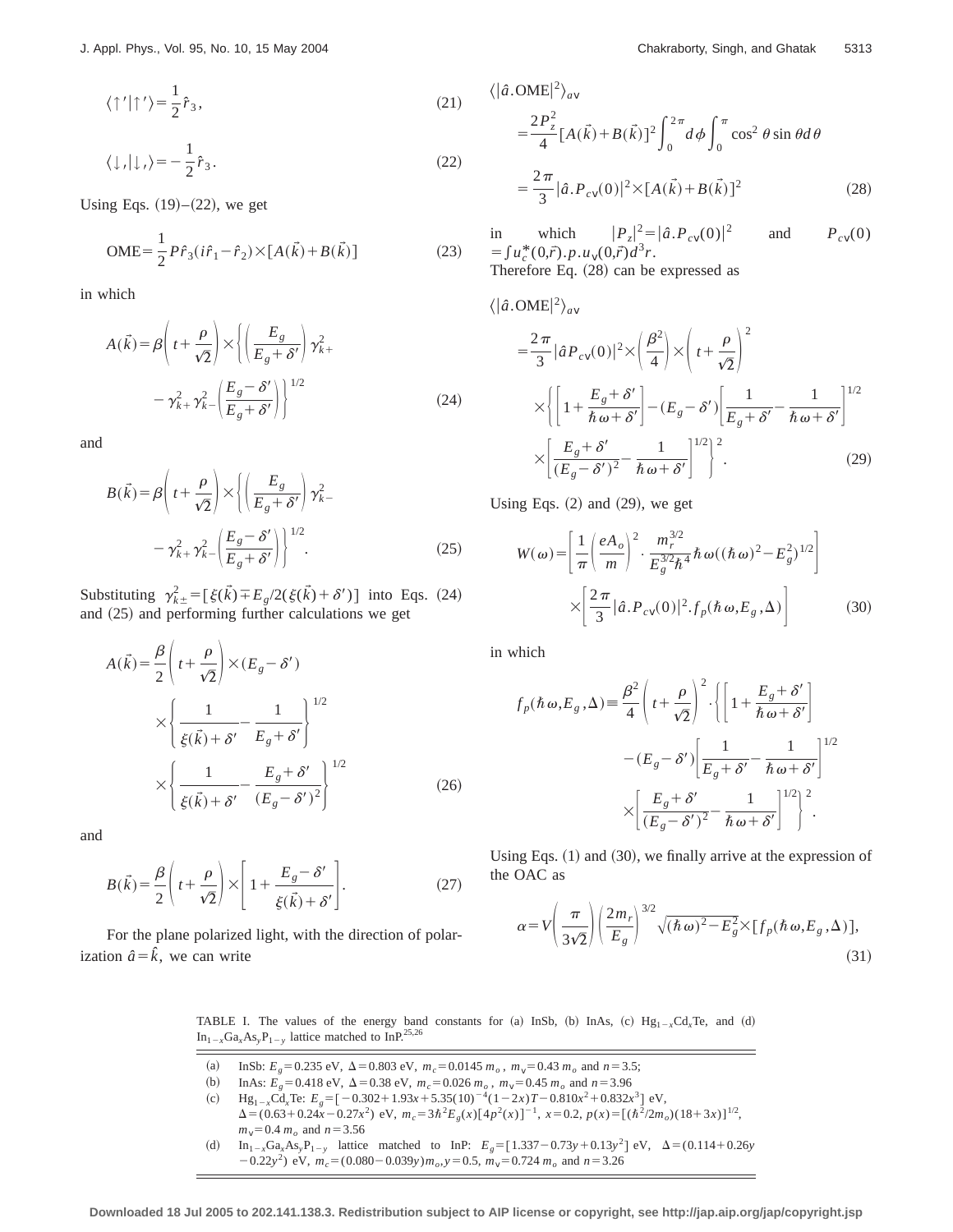

FIG. 1. The plot **a** represents the dependence of the OAC for *n*-InAs as a function of incident photon energy  $\hbar \omega$  (in electron volts) in accordance with the three models of Kane while plot **b** exhibits the same dependence for the corresponding isotropic parabolic bands.

where 
$$
V = \frac{e^2 E_g (E_g + \Delta)}{2\pi \hbar^2 n e_o C_m r \left(E_g + \frac{2}{3} \Delta\right)}.
$$

Equation  $(31)$  shows that the OAC is proportional to  $\sqrt{(\hbar \omega)^2 - E_g^2}$  instead of  $\sqrt{(\hbar \omega) - E_g}$  as is well-known in the literature.<sup>1</sup>

#### **B. Special case**

In the limit, as  $\Delta \rightarrow 0$ , Eq. (31) gets transformed as



FIG. 2. All cases of Fig. 1 have been plotted for *n*-InSb.



FIG. 3. All cases of Fig. 1 have been plotted for  $Hg_{1-x}Cd_xTe$ .

$$
\alpha = S_o \frac{\pi}{3\sqrt{2}} \cdot \frac{(2m_r)^{3/2} E_g^{1/2}}{(\hbar \omega)^2} \sqrt{(\hbar \omega)^2 - E_g^2};
$$
  
\n
$$
S_o = (e^2 E_g / (2, \pi, n, C, \varepsilon_o, m_r, \hbar^2)).
$$
\n(32)

Finally, it may be noted that Eq.  $(32)$  is valid for semiconductors having parabolic energy bands.<sup>24</sup>

## **III. RESULTS AND DISCUSSION**

Using Eq.  $(31)$  together with parameters as given in Table I, we have plotted in Fig. 1, the OAC for *n*-InAs as function of  $\hbar \omega$  (in eV) where the curve (a) represents the three-band model of Kane and curve (b) exhibits the same



FIG. 4. All cases of Fig. 1 have been plotted for  $In_{1-x}Ga_xAs_yP_{1-y}$  lattice matched to InP.

**Downloaded 18 Jul 2005 to 202.141.138.3. Redistribution subject to AIP license or copyright, see http://jap.aip.org/jap/copyright.jsp**